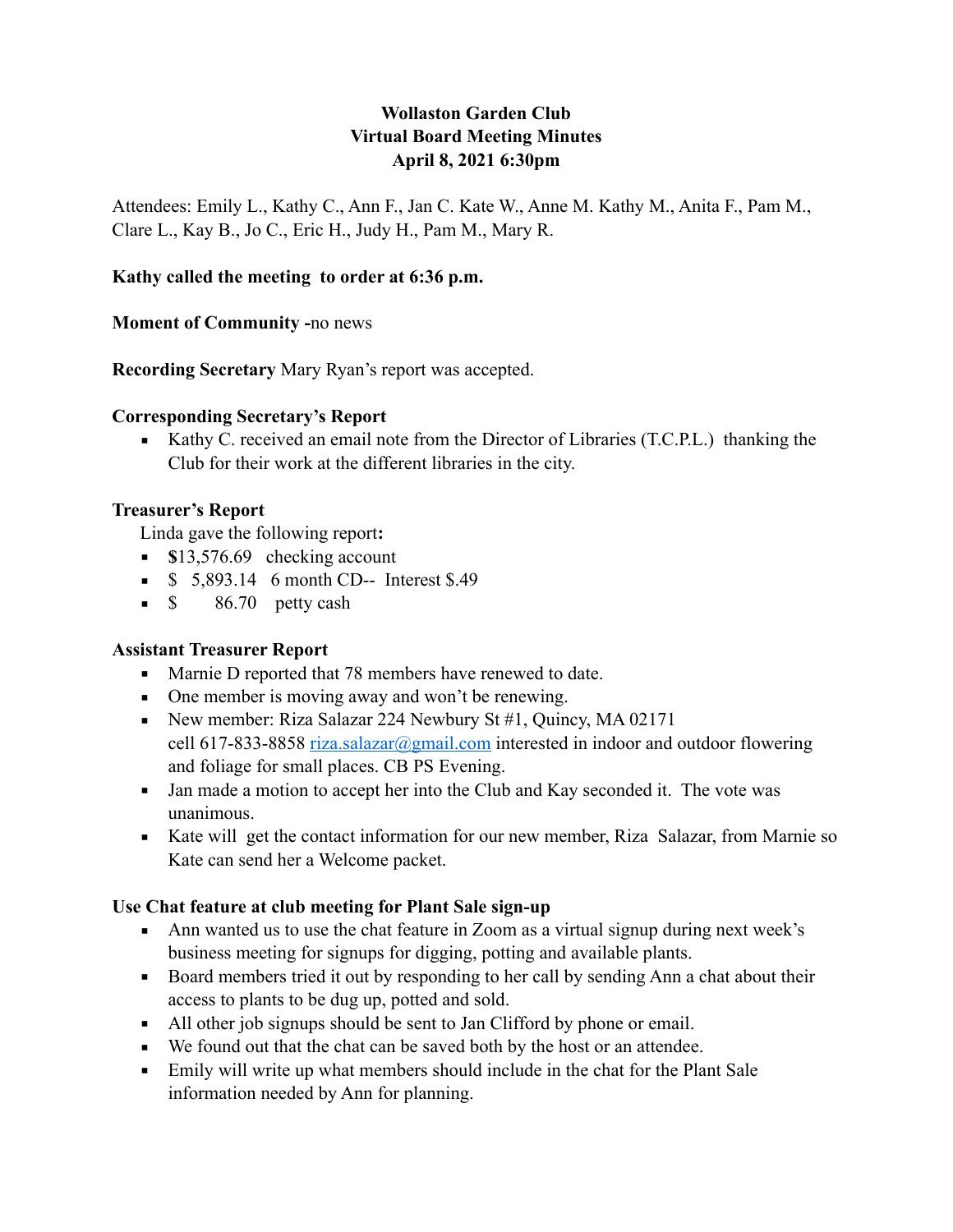#### **Trustees of Reservations membership**

- Ann asked about WGC becoming a member as we are members of some other organizations so members could tour their properties for free or at a members' rate.
- Linda researched the various membership levels they offer but there doesn't seem to be an institutional level.
- Ann will wait and see what Linda Monaco finds out about a group membership, as the Trustee's website does not seem to offer one. In the meantime, we can get the passes from TCPL for members who wish to visit their properties.
- ▪

**Master Calendar -** Janet D. has drafted next year's master calendar (2021-22.) Jan will mail it out to the Board for review.

#### Kathy told us that **Eastern Nazarene College asked WGC if they would want a table at their April 22 Earth Day farmer's market on campus.**

- After a discussion, the Board said that it would decline the invitation.
- Kathy will let them know.

## **April Meeting**

- Carol Fischer will present "Perennials-A New Look**"**
- Emily is waiting to receive Carol's presentation to back it up if there are any technical problems.

## **Goodie Bags**

- Kathy Meade and Anne McCarthy are all set to make the goodie bags for delivery.
- They will include a pretzel with a chocolate melt and a ticket for the raffle**.**

# **Opportunity drawing**

- Ann gave the Board the details of the three items:
	- o Garden bag donated by Anita full of many items including Superthrive, gloves, a starter kit and more!
	- o Green wooden garden tote made by Ann including pansies
	- o Garden box donated by Emily which will be filled with herbs
	- o Ann will deliver to the lucky winners.

### **Kahoot after club meeting**

- Janet D. has prepared a gardening quiz but the Board wondered if we will have enough time to play it.
- We are going to wait and see how long Carol's presentation runs**.**

### **Dorothy Quincy Homestead**

**•** There has not been a meeting with the Danes but we updated some inaccurate information on our webpage regarding the Dorothy Quincy Homestead.

### **Programs Showcase 2021-2022**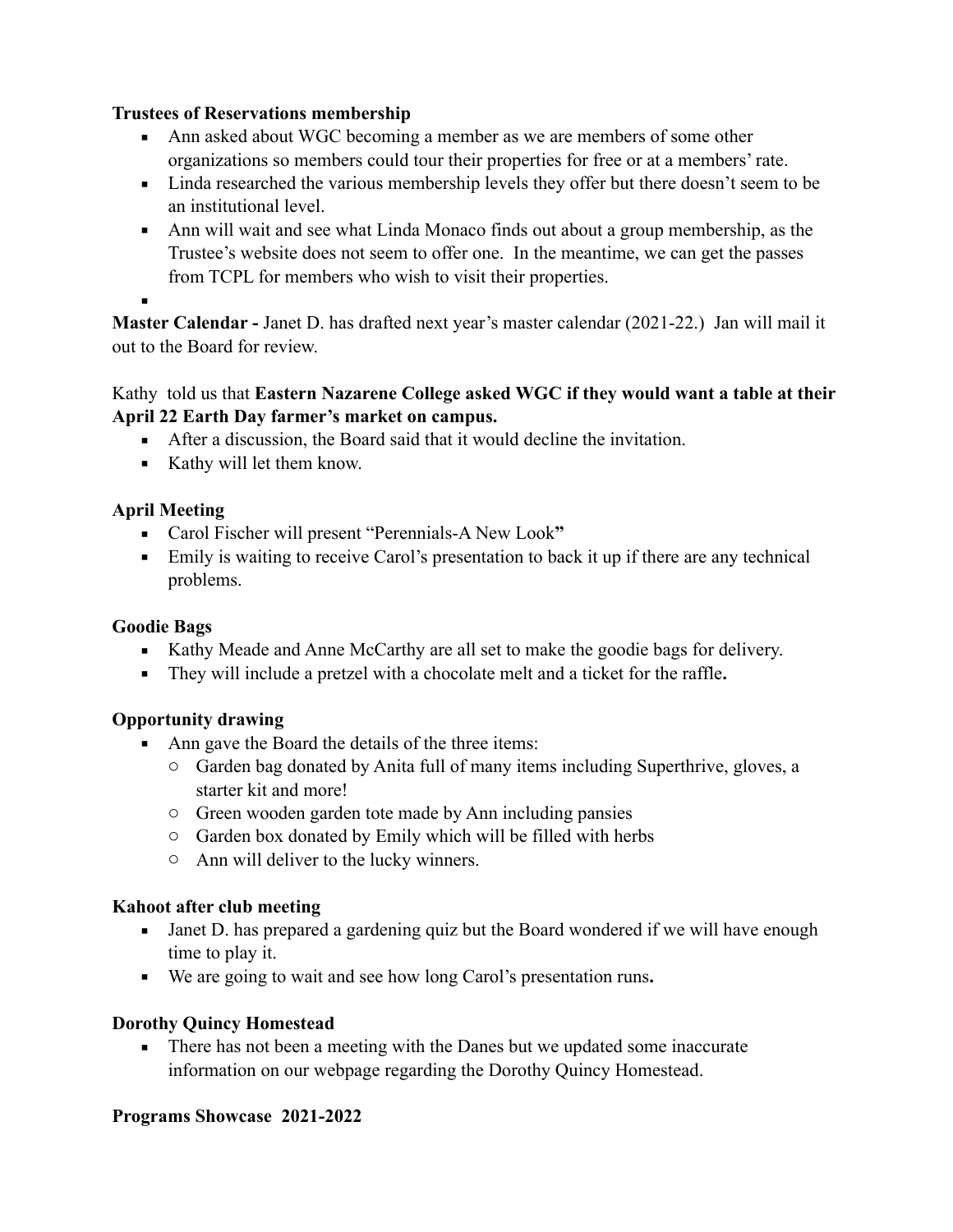- GCFM hosted a Zoom meeting to showcase the possible programs clubs could hire for next year.
- $\blacktriangleright$  Kathy C., Ann F., Emily and Janet watched the 5 minute presentations each one presented**.**
- A Zoom meeting of the interested Board members will be held to discuss the choices and set the program and Janet will send out the invitation.

### **[Art in Bloom](https://www.mfa.org/slideshow/art-in-bloom-through-the-years)-May 1**

- Janet D. told the Board that MFA will be offering an exclusive Zoom program to WGC on Saturday May 1st from 4-5 o'clock**.**
- **•** The private program will include nine floral arrangements that have been paired with paintings from the museum's collection.
- **•** This year's theme is a celebration of women artists; the program fee is \$400.
- Janet will receive a Zoom link on April 21<sup>st</sup>.
- **•** Jan will send out a reminder email the week before May  $1<sup>st</sup>$  and follow up with the link on Thursday or Friday, April 29th or 30th.
- Janet will draft a description of the program for Jan to include in the email.

## **May Meeting**

**• Ann said that Michele Schuckel [\(Natural Selections: Designing Native Gardens](http://www.naturalselectionsgardens.com/home.html)) will** present "Name That Weed" on May 20th.

## **Plant Sale Update**

- Ann said members can get pots and trays from Jan's driveway.
- Label each plant using a stick and try to use the same pots for the same plants.
- Indicate the name of the plant, shade/sun, Latin name (if known), and include a picture if possible**.**
- Vegetables will be picked up on Saturday morning**.**
- Kate said that WGC has access to all parts of the Church during the Plant Sale.
- We don't have the area directly in front of the garage to use as the new school has a lot of equipment out there.
- We can use the area where the trash barrels are now kept and Kate will put the barrels in the basement to give us more room the day before the sale.
- Eric mentioned cleaning the driveway.
- Email or call Jan if you can help with the Sale.

# **Cleaner Greener Quincy** May 1st

- Pam told the Board members that the cleanup at the corner of Beale and Newport Ave. will start at 9 a.m. but there will not be a cookout this year.
- She will send out an email to her Civic Beautification team.

# **[Anne Hutchinson Memorial](https://www.wollastongardenclub.com/programs/anne-hutchinson-memorial-in-july/)**

■ Jo Costello has reminded us of our participation in decorating a wreath on the memorial site in July , which is a public area at the hillside at Grandview Street and Beale Street.